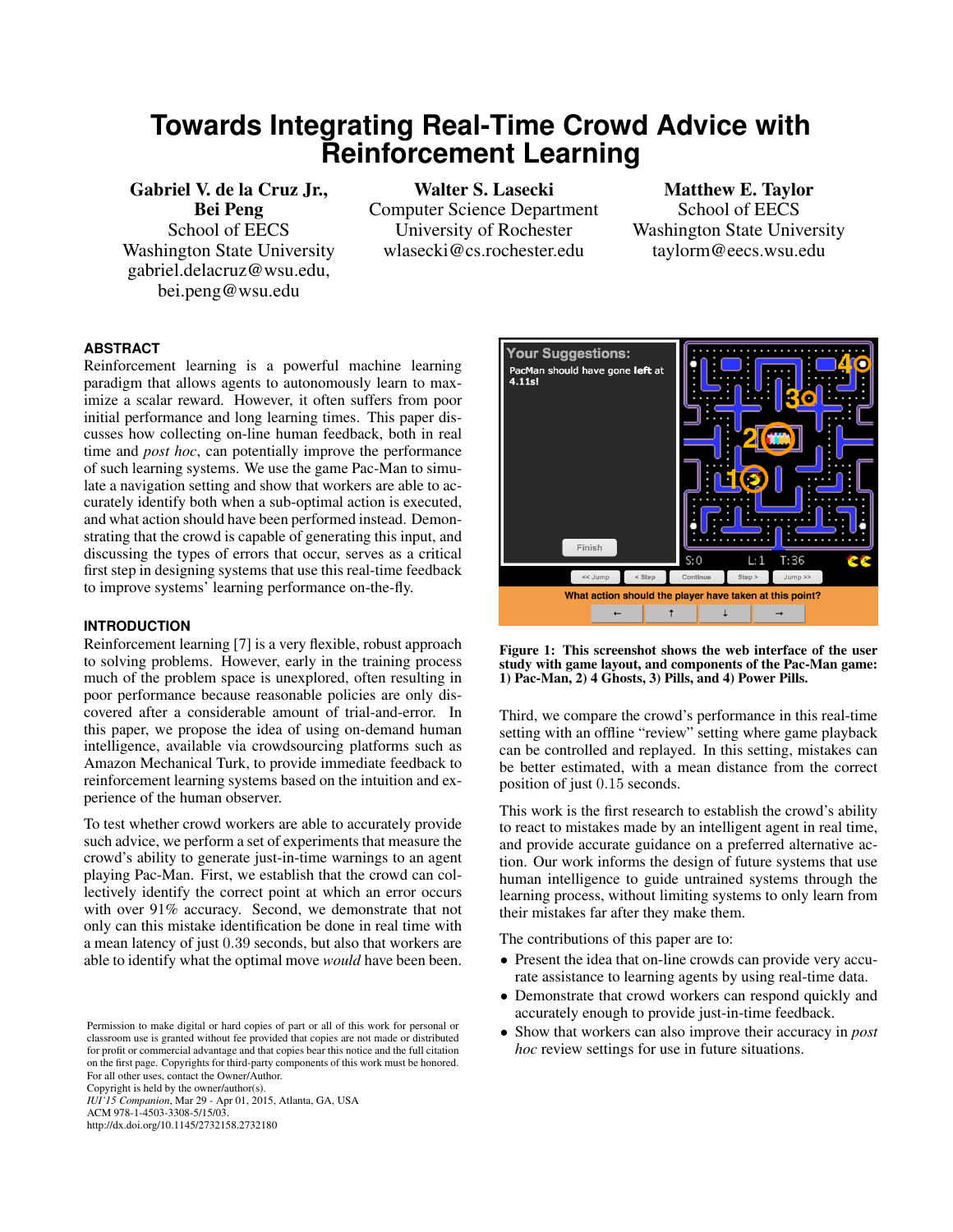# **BACKGROUND AND RELATED WORK**

Reinforcement learning has a history of succeeding on difficult problems with little information. This paper leverages the on-policy learning algorithm Sarsa [\[7\]](#page-3-0). A Sarsa agent learns to estimate Q-values, representing the estimated total reward the agent would receive in a state s, execute action a, and then follows the current policy until the episode is terminated. Over time, this type of temporal difference learning allows the agent to learn a (near) optimal policy that collects as much reward as possible, in expectation.

While autonomous methods like Sarsa have many empirical successes and sound theoretical underpinnings, if a human is available to provide useful information, the agent is often able to learn much faster. For example, a user could make judgements about the agent's performance by providing human reward [\[3,](#page-3-1) [6\]](#page-3-2) or providing demonstrations. Finally, when a human can temporarily control the agent to perform the correct behavior, learning from demonstration techniques [\[1\]](#page-3-3).

Most related to this paper is existing work done on crowdsourcing control and recognition tasks. Human control of robots has been previously explored in the context of a robot Ouija board and navigation setting [\[2\]](#page-3-4). The Robot Management System [\[10\]](#page-3-5) (RMS) also uses on-line contributors to crowdsource human-robot interaction studies. RMS used groups of participants working from their home computers to practice controlling a robot using camera views and a webbased control interface.

Legion [\[4\]](#page-3-6) explored using crowd workers to collaboratively control a robot in real time. This was the first work to show that on-demand human intelligence could be used to control a robot when an automatic system is unable to proceed. Legion:AR [\[5\]](#page-3-7) showed that an active learning approach could be used in an activity recognition setting to call on crowd support for an action-labeling task only when needed. In both systems, low-latency responses were achieved by keeping the crowd continuously engaged with a task for a period of time. However, complete crowd control does not let the system effectively evaluate its own policy. In this work, we explore if and how we can use real-time crowds in an advisory role, without needing the crowd to directly control the Pac-Man avatar, while still maintaining exceptional response speeds.

## **EXPERIMENTAL DESIGN**

Our Pac-Man agent (see Figure [1\)](#page-0-0) used Sarsa to learn a near-optimal policy to win the game while earning as many points as possible using an existing open learning implementation [\[8\]](#page-3-8). Due to the large state space, the agent uses seven high-level features for function approximation to learn a continuous Q-value function. Pac-Man code is available from **[http://www.eecs.wsu.edu/˜taylorm/13PacMan.zip](http://www.eecs.wsu.edu/~taylorm/13PacMan.zip)**.

To generate the videos used in the user study, we recorded Pac-Man being controlled by a human who intentionally made different types of mistakes. Then, we picked 10–14 seconds which contained one (and only one) mistake. Qvalues for the agent's trajectory were also recorded, confirming that the human-created mistakes had lower Q-values than the "correct" action. We create four videos where each con-

tained a mistake: Video 1) moving so that Pac-Man is trapped by one or more ghosts, Video 2) not moving towards an edible ghost after eating a power pill, Video 3) taking an empty path instead of going for pills when they are no risk, and Video 4) not going for all edible ghosts that are within close range.

To study the hypothesis that crowd workers can provide information useful to reinforcement learning agents, we consider four settings. First, a video of Pac-Man is played only once (*real-time*) or the worker can view it multiple times (*review*). Second, the worker may be asked to identify the time at which the mistake is made (*Mistake Identification*), or asked to identify both the mistake time as well as suggest the optimal action (*Action Suggestion*).

We want to measure the performance of users in identifying the point at which a mistake is made and suggesting optimal action Pac-Man should have executed. To evaluate worker actions, we can compare to recorded Q-values.

## **USER STUDIES**

Workers were first shown instructions describing the task, as well as the rules of Pac-Man. During a preliminary test of the web interface, we found that workers would sometimes identify mistakes *before* the sub-optimal action was executed, anticipating the mistake. We provided explicit instructions to workers to encourage them to identify the exact time at which a mistake was made. Workers were then directed to a tutorial which asked them to complete an example task using the marking interface. After the tutorial, workers will watch a new video and must press a button (see Figure [1\)](#page-0-0) as soon as they observe a mistake.

We recruited crowd workers from Amazon Mechanical Turk (AMT) for our experiments. While AMT provides immediately, programmatic access to crowds, it also poses a number of challenges, including that workers: 1) are unlikely to be experts, 2) may not take the task seriously and not read the instructions, and 3) may intentionally select incorrect times/actions. Our methods need to be robust to these challenges, unlike in Learning from Demonstration, where demonstrations are typically assumed to be optimal.

16 Human Intelligence Tasks (HITs) on AMT encompassed our four different types of experiments. Each experiment was tested with 4 different videos. We collected data from 30 unique workers per HIT and every worker was paid 25 cents.

## **RESULT ANALYSIS**

This section presents the results of our study in three parts. First, we establish that the crowd can identify the mistake with high accuracy. Second, we demonstrate that not only can Mistake Identification be done in real-time but that workers can also successfully identify what the optimal "correct" move would have been. Third, we compare the crowd's performance in the real-time setting with offline "review" setting and show that if additional time is available, even more accurate performance can be achieved.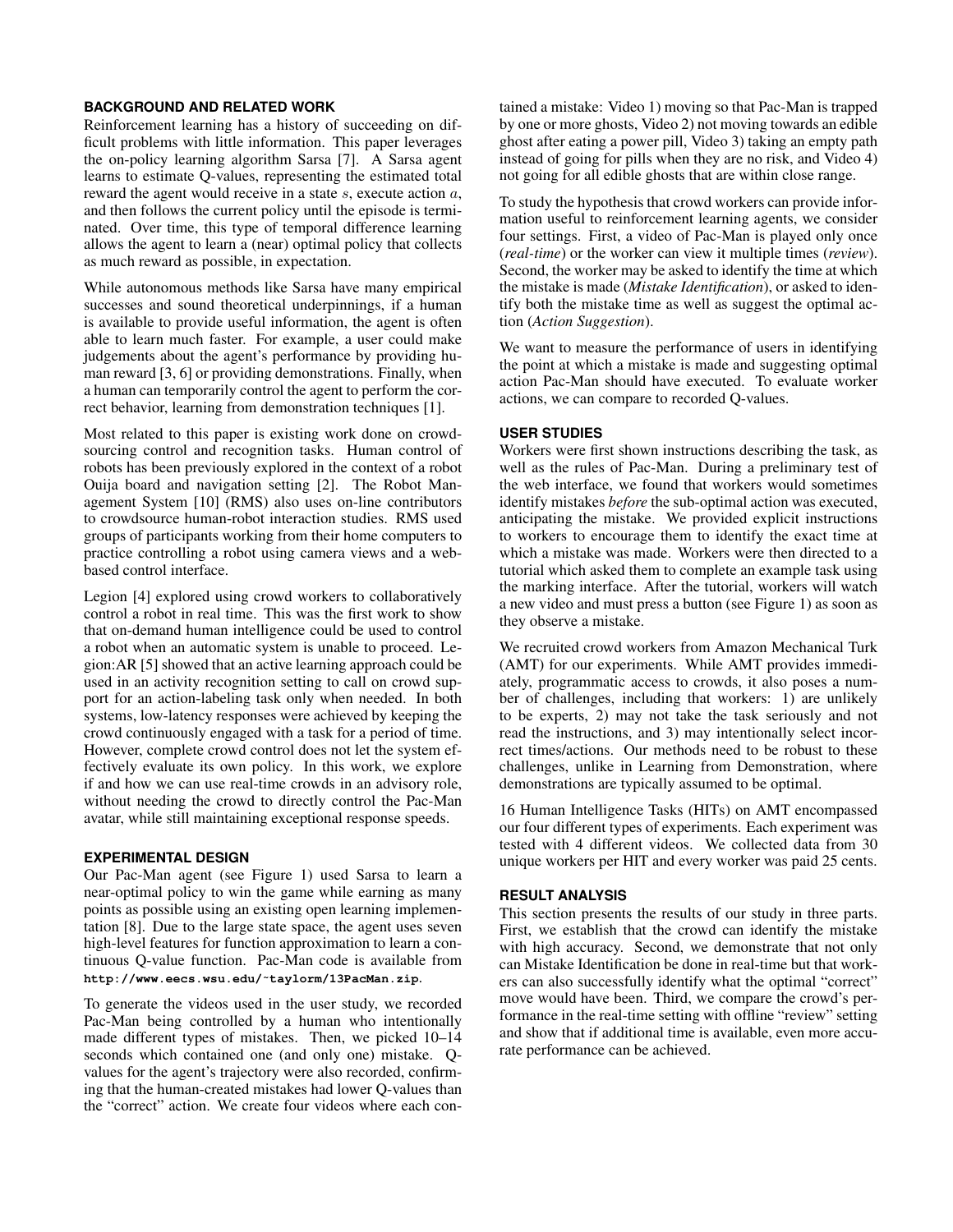<span id="page-2-0"></span>

(a) A histogram of workers' suggestions using Video 1 (mistake time: 986).



<span id="page-2-1"></span>(b) A histogram of workers' suggestions using Video 3 (mistake time: 1116).



<span id="page-2-2"></span>(c) Number of times each action was suggested by workers (Optimal: 1–down, 2– down, 3–down, 4–up).

Figure 2: Selected exemplar results from our 16 Amazon Mechanical Turk experiments.

#### **Mistake Identification**

Our performance measure is based on how many workers can correctly identify and suggest a time that is close to the correct mistake time. Histograms provide a visual representation of the accuracy of workers in different settings. The mistake times are reported as game move numbers, which are 986, 1809, 1116 and 334, for Videos 1–4, respectively. These video clips are 10 to 14 seconds long, corresponding to 250– 350 total game moves, and the mistakes located roughly three quarters of the way through the clip. However, because Pac-Man moves continually, it is difficult for workers to identify the exact frame when the mistake was executed.

To quantify how accurate the workers were, we calculated the difference between the actual mistake time and the identified mistake time, where zero corresponds to a perfect answer. We selected a threshold of 30 actions, roughly 1 second, so that any answer within  $\pm 1$  second will be counted as correctly identifying the mistake. Figure [2\(a\)](#page-2-0) shows the distribution of workers' answers where responses within the 956–1016 moves range are considered to be correct, showing only two errant responses.

To compute the mean difference between the time reported by a worker and the real error time  $\mu_{diff}$ , we use:  $\mu_{diff}(AMT_k) =$  $\frac{\sum_{i=1}^{n} |t_{w_i}-t_m|}{n}$ , where k is the group number, n is the total number of workers per group that are within the threshold,  $t_{w_i}$  is the *i*th worker's suggested time, and  $t_m$  is the correct mistake time. The standard deviation is also computed using:  $\sigma_{\textit{diff}}(AMT_k) \; = \; \sqrt{\frac{\sum_{i=1}^n (\mu_{\textit{diff}}(AMT_k)-|t_{w_i}-t_m|)^2}{n}}$  $\frac{n}{n}$ , where a low value indicates suggestions are tightly clustered.

To establish that workers can correctly identify where and when mistakes occur in our game, we count the number of people who correctly identified the mistake. Video 1's review setting collective percentage of correct events has the highest over all four videos with 98.3%. This is followed by Videos 4 and 2, with 88.0% and 86.6% respectively. And Video 3 has the lowest accuracy with 68.4%. This observed high percentage of correct events from the three videos suggests that the crowd can identify a mistake in many cases.

It is also important to point out that there are instances in which the mistakes are more subtle, making it harder to identify. Video 3 has the lowest accuracy, and the Mistake Identification experiment has the least percentage of correct answers at 56.7%. However, the sparsity of the data as shown in Figure [2\(b\)](#page-2-1) suggests that the mistake was harder to find.

In summary, these results established that, in most cases, workers can identify a mistake in the Pac-Man game with an overall accuracy for review Mistake Identification at 80% and an accuracy of 91% for review Action Suggestion.

#### **Optimal Action Identification**

Given that workers can correctly identify mistakes, we next consider whether they can also accurately provide the action that should have been taken. To do this, we first have to verify that majority of the workers within the threshold suggested the same action, and second, the suggested action has the maximum Q-value in the recorded video's game state.

Figure [2\(c\)](#page-2-2) shows that all workers' suggested actions that are within the 30-move threshold, in both the real-time and review cases, meaning that a majority of workers do suggest similar actions.

Knowing that the crowd reaches consensus on a single action, we can now compare the crowd's advice to the recorded Qvalues of the game to verify if it is the correct (near-optimal) action. The maximum Q-value of the 4 possible Pac-Man actions determines what action Pac-Man should perform. In Video 1, a step before 986 moves should suggest the Q-values for the next move. At move 985, the Q-values are:  $up =$ 1729, *right* = 1621, *down* = 1768, and *left* = 1621. In the human-controlled game in Video 1, Pac-Man went right at this time when it should have gone down (the maximum Q-value). And as shown in Figure [2\(c\),](#page-2-2) workers did suggest for Pac-Man should move downward in Video 1. Similar in the other three videos demonstrate that workers can identify that a mistake has been made but as well as provide an advice that is useful and near-optimal.